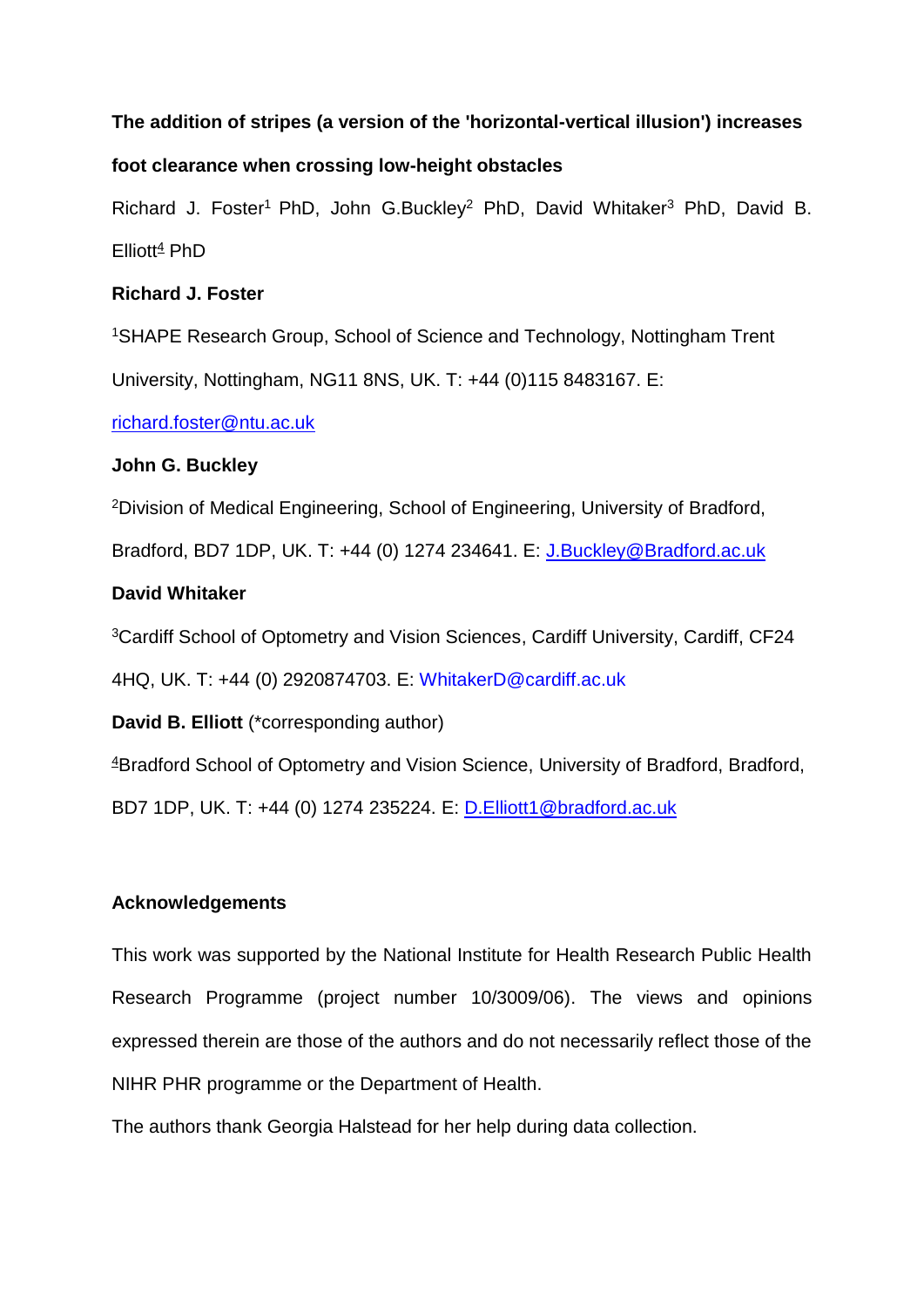#### **Abstract**

Trips over obstacles are one of the main causes of falling in older adults, with vision playing an important role in successful obstacle negotiation. We determined whether a horizontal-vertical illusion, superimposed onto low-height obstacles to create a perceived increase in obstacle height, increased foot clearances during obstacle negotiation thus reducing the likelihood of tripping. Eleven adults (mean±1SD: age 27.3±5.1 years) negotiated obstacles of varying heights (3, 5, 7 cm) with four different appearance conditions; two were obstacles with a horizontal-vertical illusion (vertical stripes of different thickness) superimposed on the front, one was a plain obstacle and the fourth a plain obstacle with a horizontal black line painted on the top-edge. Foot clearance parameters were compared across conditions. Both illusions led to a significant increase in foot clearance when crossing the obstacle, compared to the plain condition, irrespective of obstacle height. Superimposing a horizontal-vertical illusion onto low-height obstacles can increase foot clearance and its use on the floor-section of a double-glazing door frame for example, may reduce the incidence of tripping in the home.

### **Practitioner summary**

Low-height obstacles such as the floor-section of a double-glazing door frame are potential tripping hazards. In a gait lab-based study we found that a horizontalvertical illusion superimposed onto low-height obstacles led to significantly higher foot clearances; indicating their potential as a useful safety measure.

### **Key words**

Tripping, Obstacle crossing, Horizontal-vertical illusion, Toe clearance, Door-frame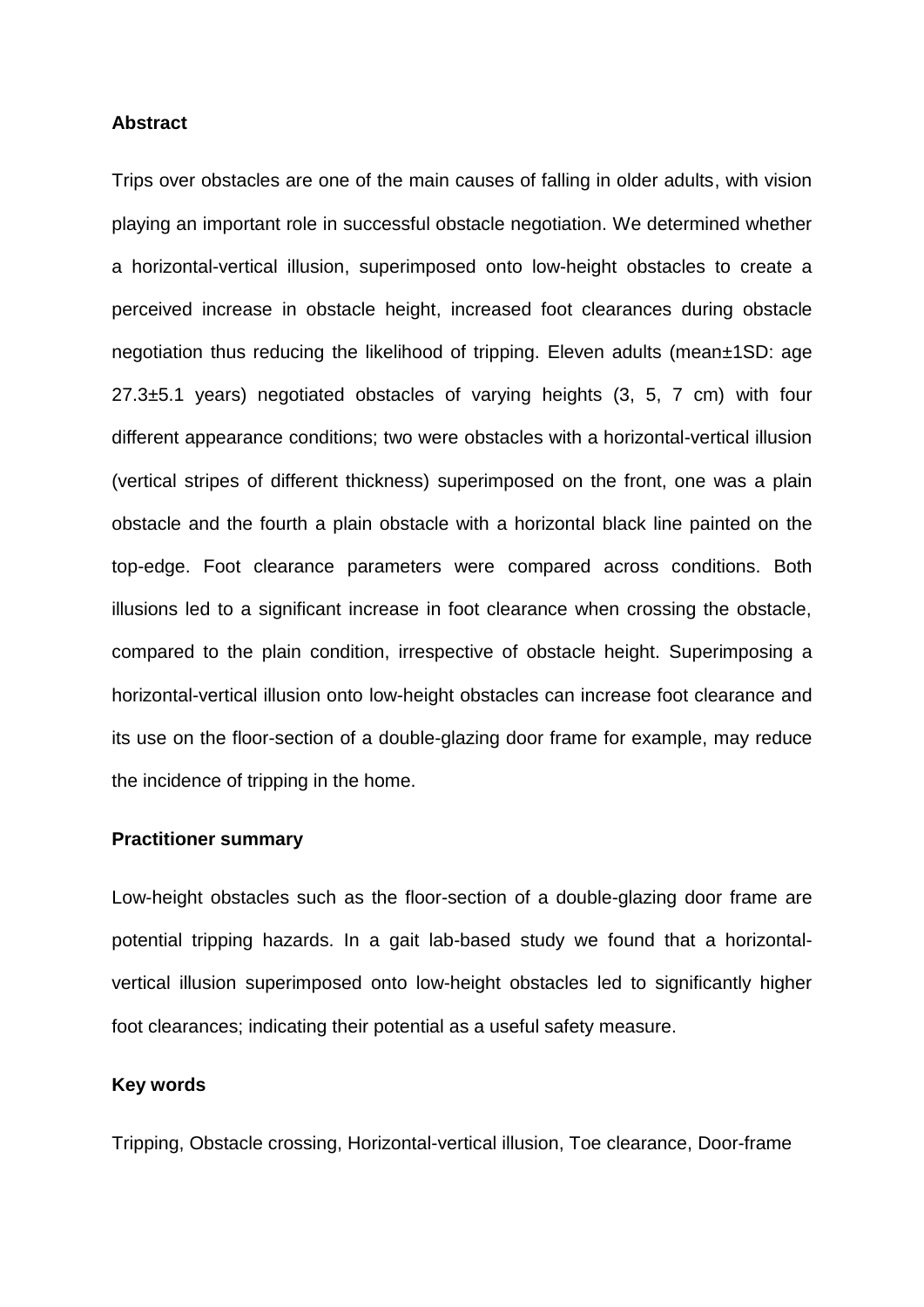### **Introduction**

Tripping over obstacles is reported to be one of the main causes of falling in older adults (Van Dieen, Pijnappels, and Bobbert 2005; Pijnappels et al. 2008; Kovacs 2005). Evidence suggests that vision plays a vital role in successful obstacle and stair negotiation (Templer 1992; Patla and Vickers 1997; Startzell et al. 2000; Marigold 2008; Elliott 2014). Essentially vision is used in a feed-forward manner to plan negotiation of the obstacle and then information from the lower visual field is used online to update/fine-tune foot placement before the obstacle and clearance over it (Graci, Elliott, and Buckley 2010), with information regarding final foot placement being critical to such fine-tuning (Buckley et al. 2011; Timmis and Buckley 2012).

Previous research suggests that the presence of a horizontal-vertical illusion (Avery and Day 1969) superimposed on to the front face (riser) of a single wooden block led to a perceived increase in height of the block and a resulting increase in toe elevation when participants (mean age  $\pm$  1 SD: 28.2  $\pm$  8 years) walked up to and onto the block (Elliott et al. 2009). The simplest version of the horizontal-vertical illusion is a large letter T with limbs of equal size, where the vertical limb appears noticeably longer than the horizontal one (Figure 1).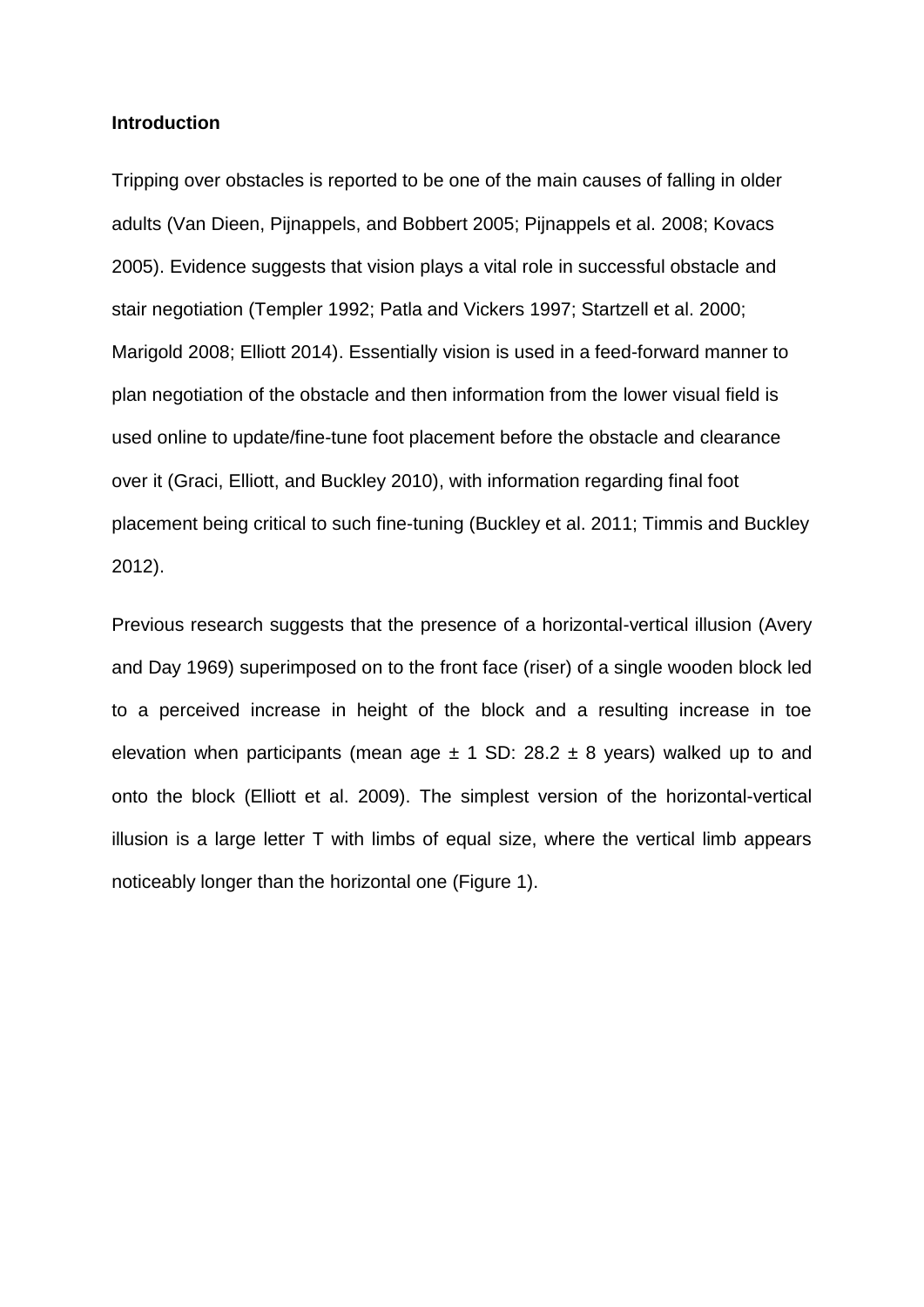

Figure 1. An example of the simplest version of the horizontal-vertical illusion.

Extending these findings, Foster et al. (2015) reported that vertical toe clearance was increased in 14 older adults (mean age  $68.5 \pm 7.4$  years) by an average of 17.5% (~1.0 cm) when high-contrast horizontal-vertical illusions (with varying frequencies / thickness of vertical stripes on the stair riser) were superimposed on to the bottom and/or top stair of a 3-step staircase. Whilst these studies report that the horizontalvertical illusion had a beneficial effect on toe clearance when stepping onto a raised block or during stair negotiation, it is yet to be determined whether the HV illusion can increase foot clearance over small/low-height obstacles such as the floor-section of double-glazing door-frames, i.e. the lowest part of an integrated door-frame, the section that is fixed to the floor and requires negotiation during locomotion (sometimes referred to as a 'door-threshold' or 'door-sill'). These types of doubleglazing door-frame (often made of unplasticised polyvinyl chloride) have become ubiquitous in the home environment and have been shown to be a significant cause of accidental falls in older people (Lim and Sung 2012).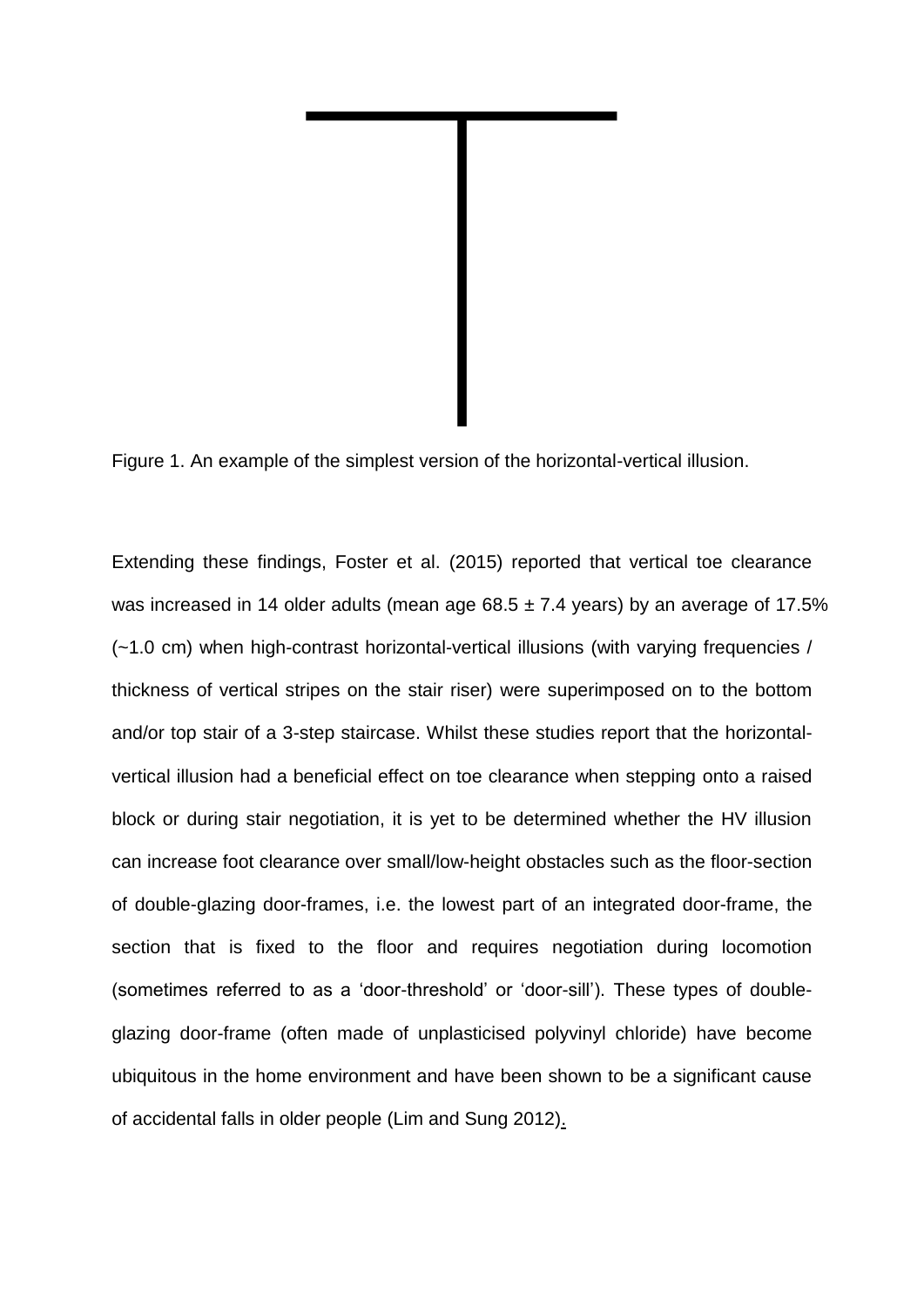In the present study we superimposed vertical black and white stripes on to the face (riser) of low-height obstacles to create the vertical component of the illusion. A highcontrast black line was painted on the top-edge of the obstacle to complete the horizontal component of the illusion. Obstacle heights were representative of the size of the floor-section of double-glazing door frames (3 cm, 5 cm, 7 cm) and were considerably less than the height of the stair risers used in previous research (~17 cm (Elliott et al. 2009)). We also investigated whether the spatial frequency of the illusion affected the illusions effectiveness, by varying the spatial frequency (thickness) of the vertical stripes to 12 or 20 per metre (SF12 and SF20, Figure 2c and 2d respectively). These were compared to a plain obstacle (Figure 2a) and a plain obstacle with a high-contrast black horizontal line painted on the top-edge of the obstacle (Figure 2b). We hypothesised that superimposing the HV illusion on to an obstacle would lead to an increase in vertical toe clearance when crossing the obstacle. Based on our previous research findings (Foster et al. 2015), we further hypothesised that there would be little or no change in vertical toe clearance between the plain and top-edge conditions or between SF12 and SF20.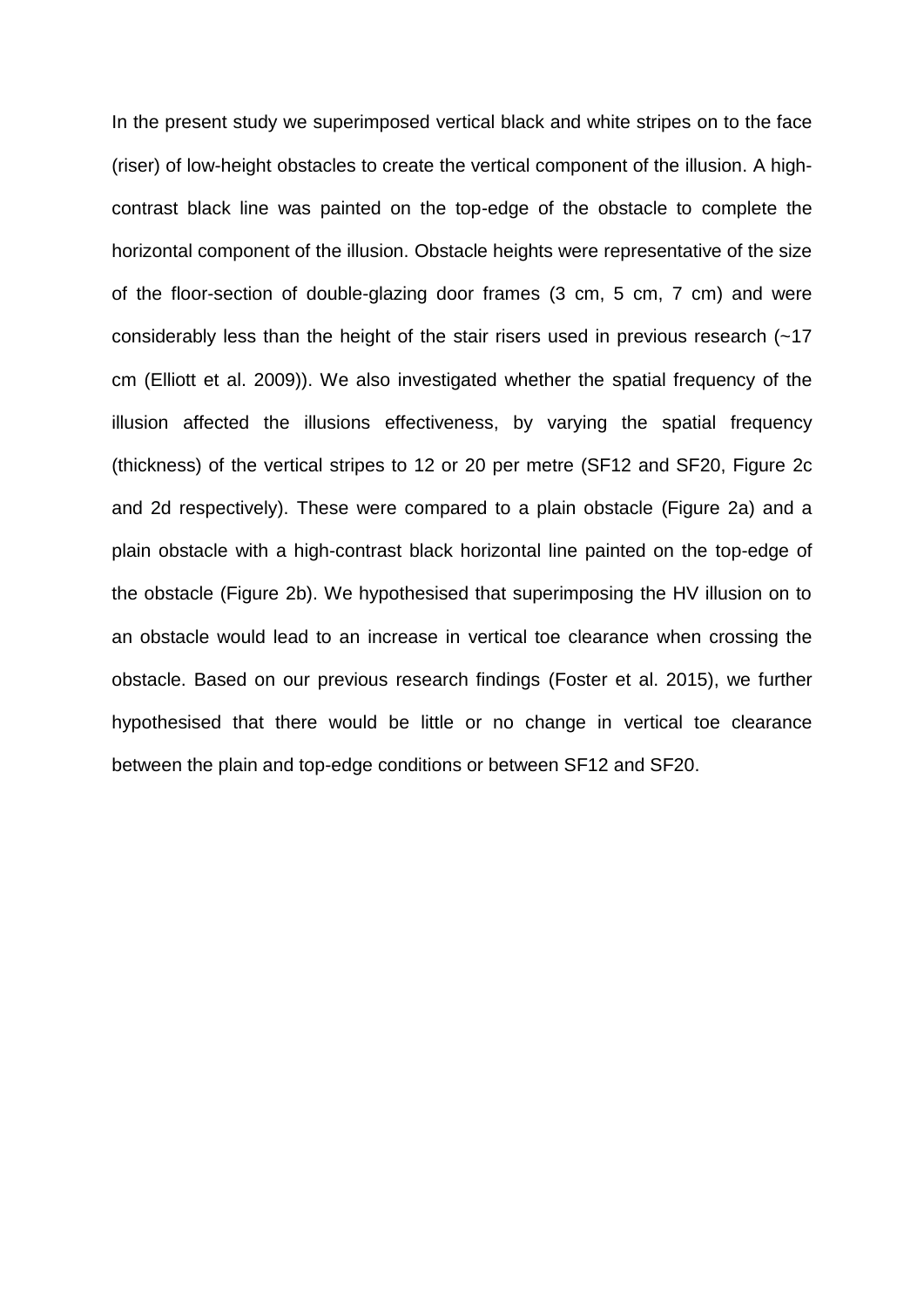

Figure 2. The obstacle appearance conditions. The HV illusions were compared to a plain obstacle (a), and a plain obstacle with a high-contrast black line painted on the top edge of the obstacle (b). The HV illusions were created by vertical black and white stripes at spatial frequencies of 12 (c) or 20 (d) per metre accompanied by a high-contrast black line painted on the top edge of the obstacle to complete the horizontal component of the illusion.

#### **Methods**

#### Participants:

Eleven young adults (mean  $\pm$  1 SD: age 27.3  $\pm$  5.1 years; height 169  $\pm$  8 cm; mass 78.0  $\pm$  15.6 kg) provided informed written consent to participate in the study. All participants reported no recent history of falling, no significant vision impairments, and no history of cardiovascular, musculoskeletal, neurological or vestibular disorders that would disrupt their gait. All of the participants had normal vision, with binocular visual acuity better than 0.00 logMAR (log of the minimum angle of resolution, equivalent to Snellen 20/20) and binocular contrast sensitivity better than 1.95 log units on the Pelli-Robson chart. The tenets of the Declaration of Helsinki were observed and the study received institutional ethical approval.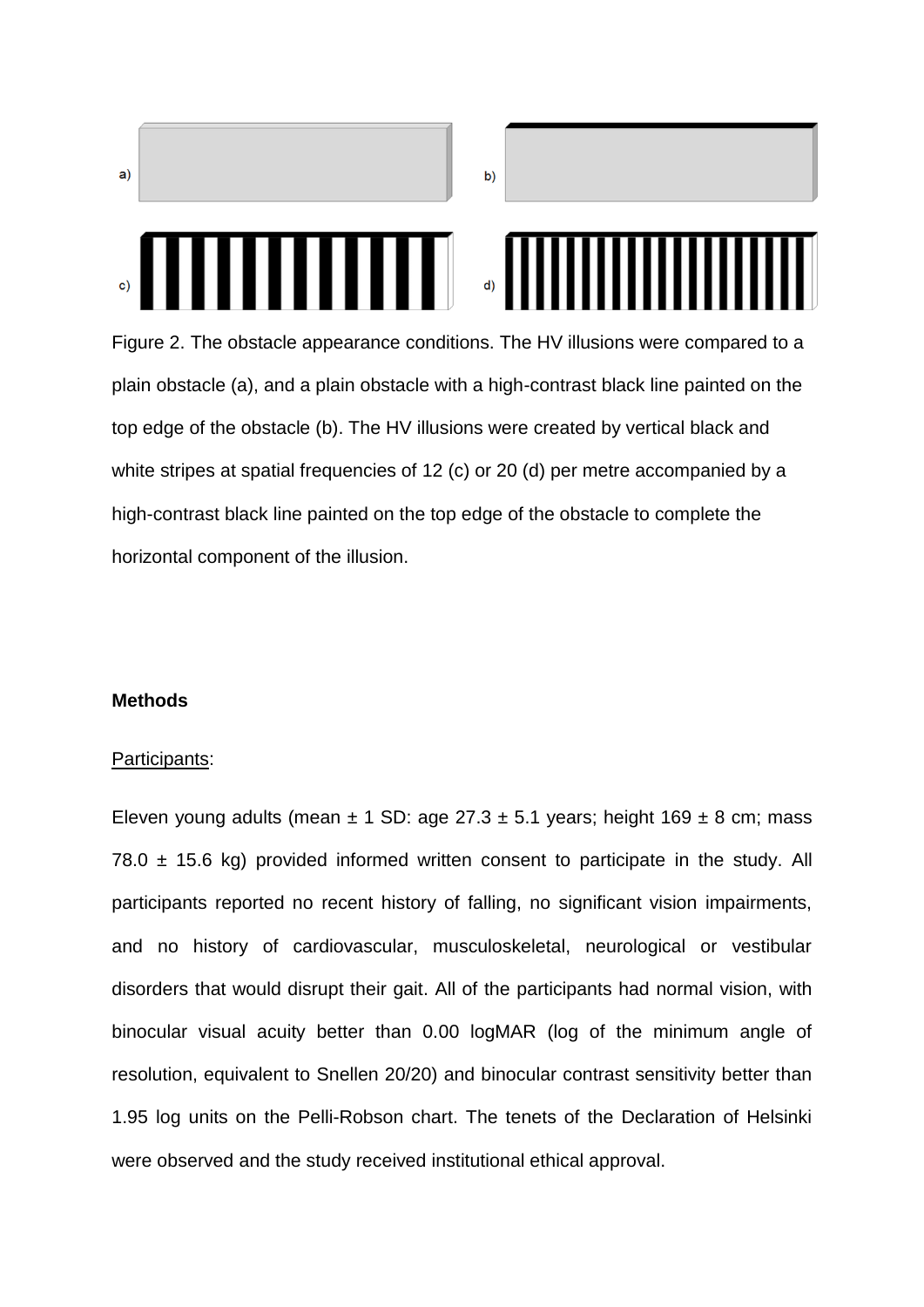#### Protocol:

Participants stood facing away from an 8 m walkway, whilst one of three obstacle heights (3, 5 or 7 cm) with one of the four appearances (plain [Figure 2a]; top-edge [Figure 2b]; SF12 [Figure 2c]; SF20 [Figure 2d]) was placed approximately four and a half walking steps away from the participant. Each obstacle was 80 cm wide and 1 cm thick. The three obstacle heights represented the varying heights of the floorsection of double-glazing door frames now often seen in the home (either front, back and/or patio doors). Each obstacle was free-standing and would tip over easily if hit (no hits occurred during the experiment). Participants were instructed to turnaround and walk along the 8 m walkway at a comfortable self-selected speed, stepping over the obstacle with their preferred leading-limb as they went (the preferred leading limb for the first trial was maintained for all subsequent trials). Participants were free to look wherever they chose during each trial. Each obstacle condition at each obstacle height was repeated five times in random order. Due to the repetitive nature of the task participants began each trial from one of three start positions (allocated randomly) that were separated by 5 cm in the direction of travel (Chapman et al. 2010; Foster et al. 2014) to encourage participants to use visual information regarding obstacle height and positioning in the travel path to complete the task.

### Data collection and analysis:

A 10-camera motion capture system (Vicon MX, Oxford, UK) was used to capture foot kinematic data (at 100 Hz) as participants walked up to and over the obstacle. Two clusters of three reflective markers (0.7 cm in diameter) placed in a triangular arrangement, were attached to the forefoot and rearfoot portion of each shoe. A digitizing wand (C-Motion, Germantown, MD, USA) was used to determine the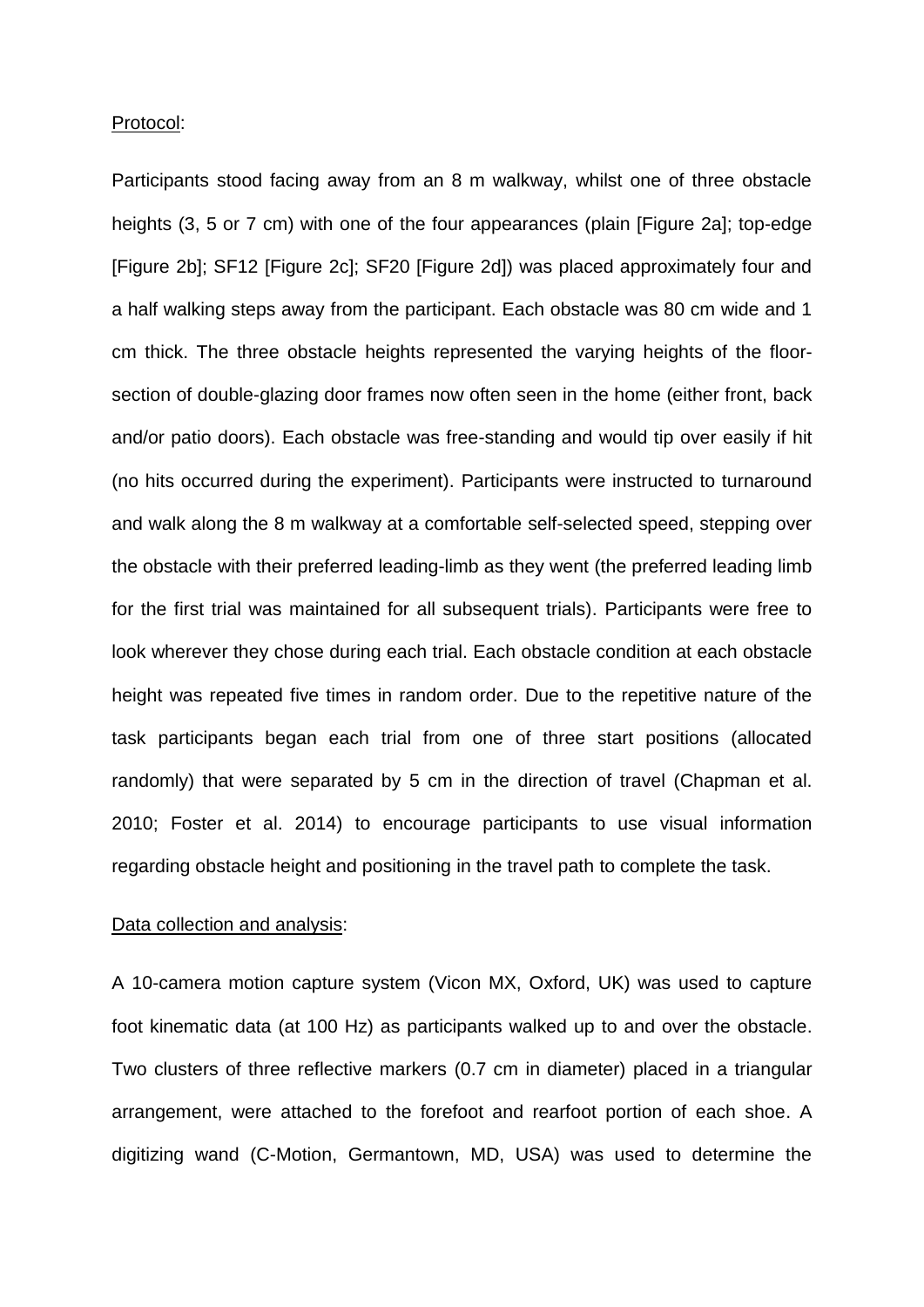anterior- and posterior-inferior tip of each shoe (toe- and heel-tips, respectively) relative to the clusters (De Asha and Buckley 2015), which during locomotion are the parts of the foot closest to the ground and/or ground-based obstacles. Two reflective markers (1.4 cm diameter) were positioned at each end of the top of each obstacle to provide three-dimensional co-ordinates of the obstacle position and height in the travel path. Marker trajectories were labelled and gap filled within Vicon Nexus (Vicon, Oxford, UK) and the resultant C3D files were uploaded to Visual 3D (C-Motion, Germantown, MD, USA) for further analysis. Marker trajectories were smoothed with a 4<sup>th</sup> order 6 Hz Butterworth low-pass digital filter.

The following dependent variables were determined in visual 3D (Figure 3):

Penultimate and final foot placement (prior to the obstacle): The penultimate foot placement was the horizontal distance between the toe-tip of the leading-limb and the obstacle (figure 3a), and final foot placement was between the trailing-limb toetip and the obstacle (figure 3b).

Lead toe clearance and heel clearance: The vertical distance between the toe- and heel-tips of the leading-limb (first limb to pass over the obstacle) and the top of the obstacle as each respective marker passed over the obstacle (figure 3c and 3d, respectively).

Lead-foot placement after the obstacle: the horizontal distance between the heel-tip of the leading-limb and the obstacle for the foot placement immediately after crossing the obstacle (figure 3e).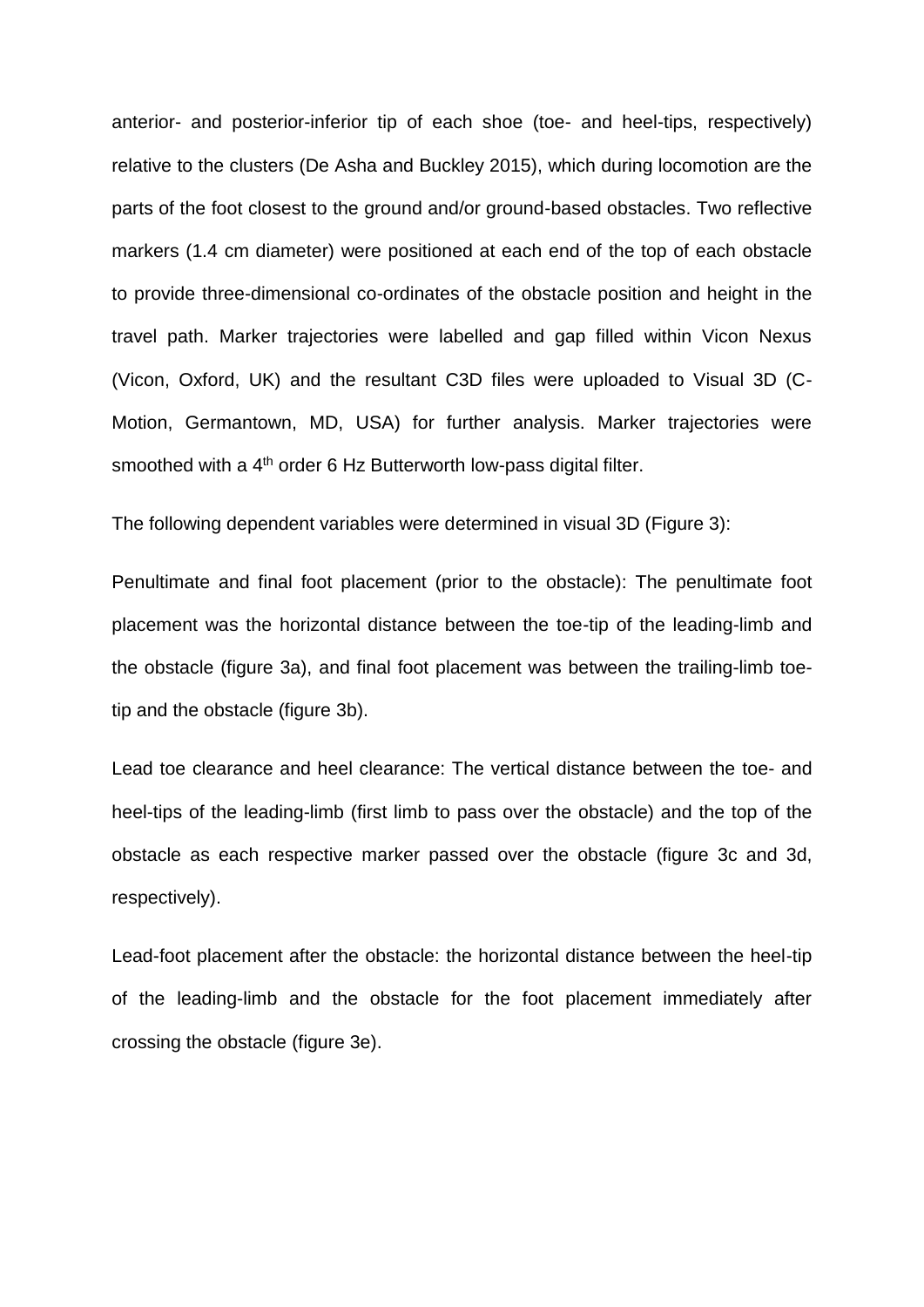Trail toe clearance: The vertical distance between the toe-tip of the trailing-limb (second limb to pass over the obstacle) and the top of the obstacle as it passed over the obstacle (figure 3f).

Values for each parameter were calculated as the average across the five repeats. The standard deviation across the five repetitions was used to determine the withinsubject variability for each dependent variable.



Figure 3. Schematic illustrating the foot placement and clearance parameters that were determined during obstacle negotiation (parameters a-f).

### Statistical analysis:

Data were analysed using a 2-way repeated measure analysis of variance (ANOVA, Statsoft, Statistica, USA) with obstacle appearance (plain, top-edge, SF12, SF20) and obstacle height (3 cm, 5 cm, 7cm) as repeated factors. Post-hoc analyses were carried out using Tukey's HSD test and the level of significance was set at p<0.05. **Results**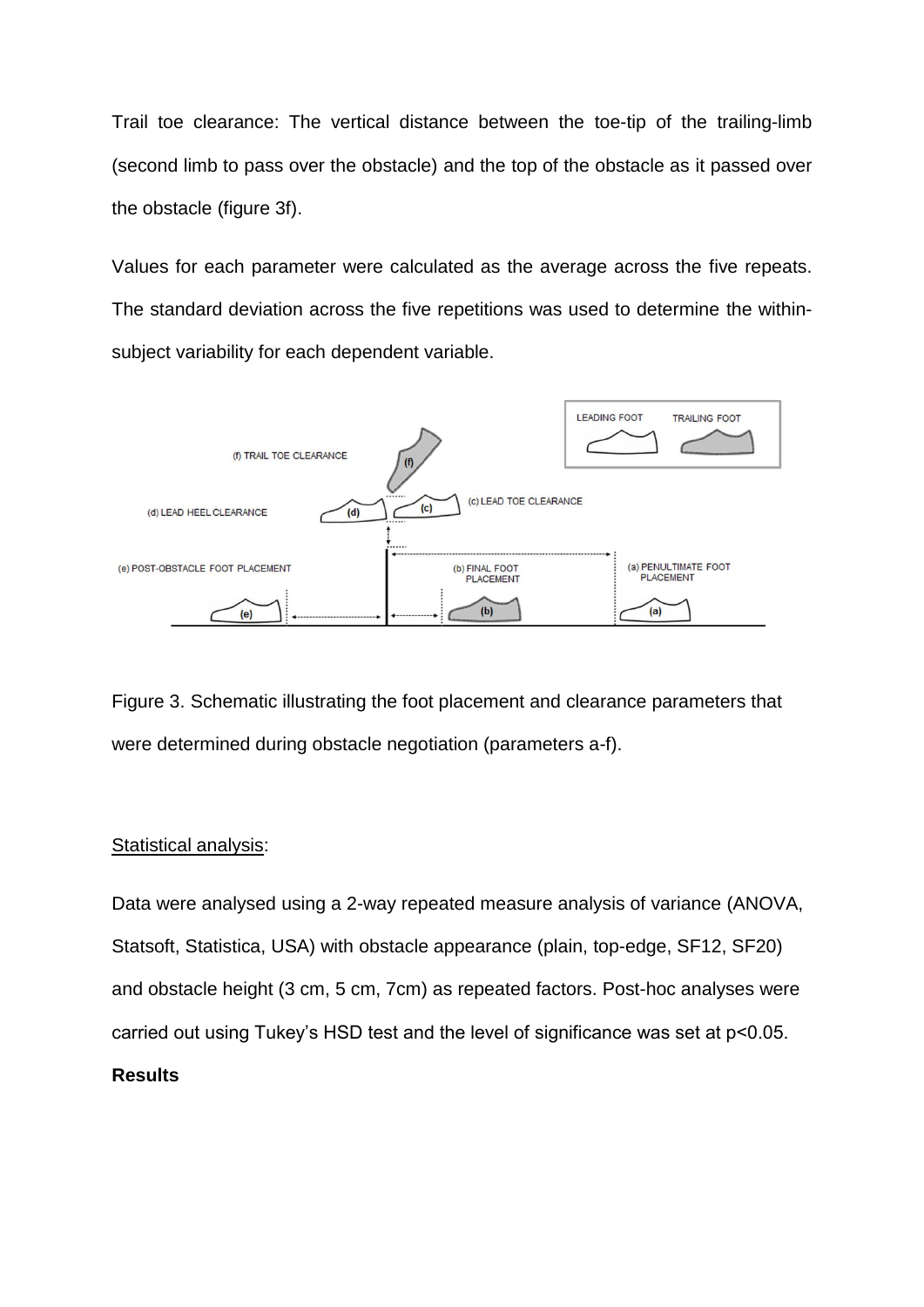Table 1 presents the mean  $(\pm 1$  SD) foot clearances and foot placements for each obstacle appearance condition across all three obstacle heights (combined average of 3, 5 and 7 cm).

#### Foot clearances and placements:

Penultimate and final foot placement were unaffected by appearance (p>0.31) and height (p>0.44) but each was affected by a significant interaction between terms (Penultimate: F(6,60)=4.3,p= 0.001, Final: F(6,60)=2.6, p=0.02); however, post-hoc analyses of the interactions indicated no meaningful differences across appearance and height conditions. Obstacle appearance had a significant effect on lead toe clearance (F(3,30)=15.0, p<0.001) and heel clearance (F(3,30)=9.4, p<0.001); lead clearance was significantly lower over the obstacle for the plain condition in comparison to the top-edge (by 4.8%,  $p=0.03$ ), SF12 (by 8.6%,  $p<0.001$ ) and SF20 (by 10.5%, p<0.001), and was significantly higher for the SF20 condition compared to the top-edge condition (p=0.01). Lead heel clearance was significantly higher over the obstacle for SF12 and SF20 (both by 14%) in comparison to the plain (p<0.001) and top-edge condition (p≤0.03). Obstacle height had no significant effect on lead toe clearance (p=0.59) and heel clearance (p=0.92).

Post-obstacle foot placement was unaffected by obstacle appearance (p=0.99) but was significantly affected by obstacle height  $(F(2,18)=4.5, p=0.03)$  and there was a significant interaction between terms (F(6,54)=2.9, p=0.01). Foot placement increased with obstacle height, so that placement was significantly greater between heights 3 cm and 7 cm (but not between 3 cm and 5 cm, or 5 cm and 7 cm). Posthoc analyses (of the interaction) indicated no meaningful differences across appearance and height conditions.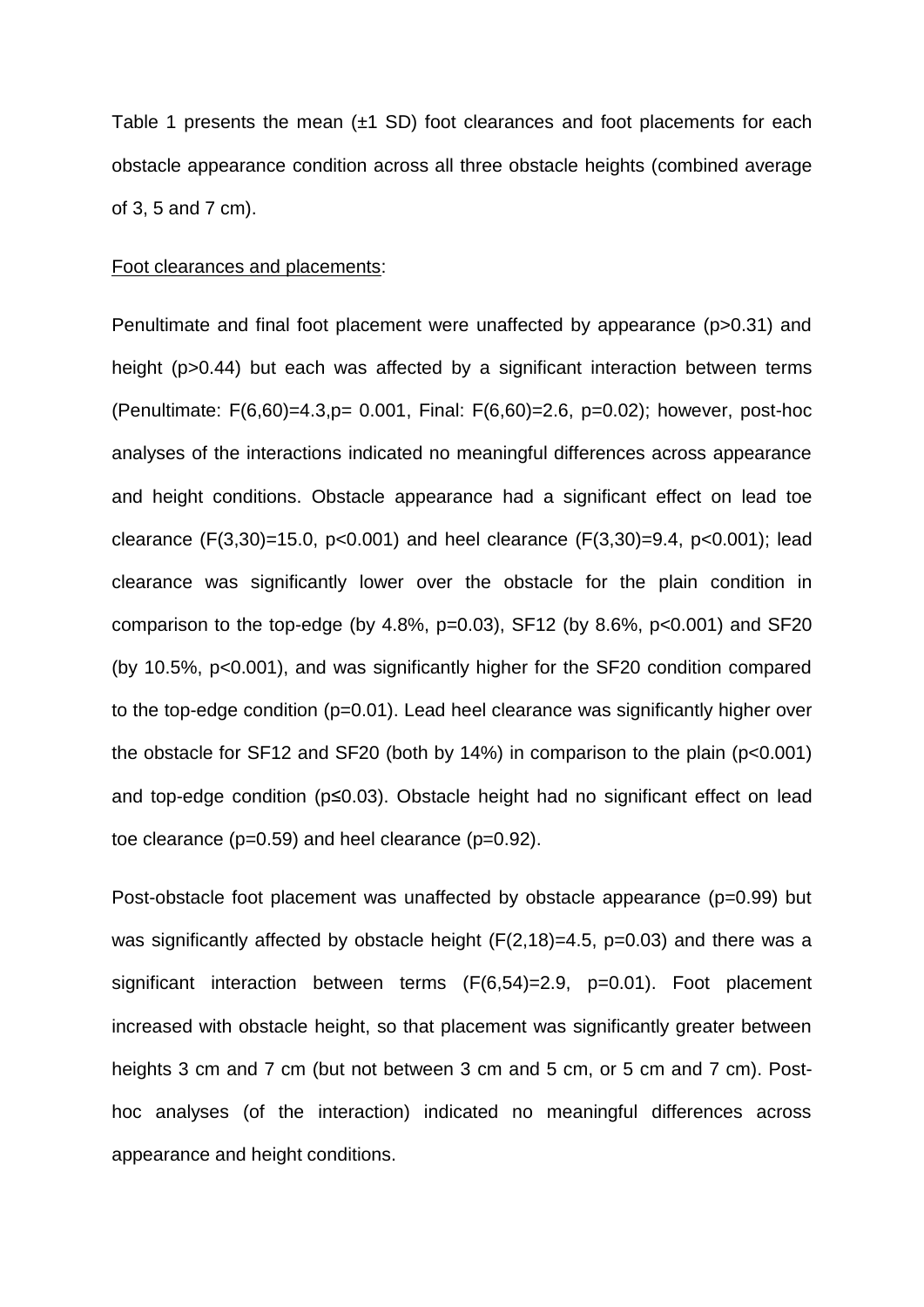Trail toe clearance was significantly affected by obstacle appearance (F(3,30)=4.6, p=0.01); toe clearance was significantly lower over the obstacle for the plain condition in comparison to SF12 (by 8.6%,  $p=0.04$ ) and SF20 (by 11.1%,  $p=0.01$ ). Trail toe clearance was not significantly affected by obstacle height (p=0.48)

There were no significant differences in within-subject variability for obstacle appearance and obstacle height for any of the outcome parameters analysed (penultimate/final foot placement, lead toe clearance, heel clearance, post-obstacle foot placement and trail toe clearance).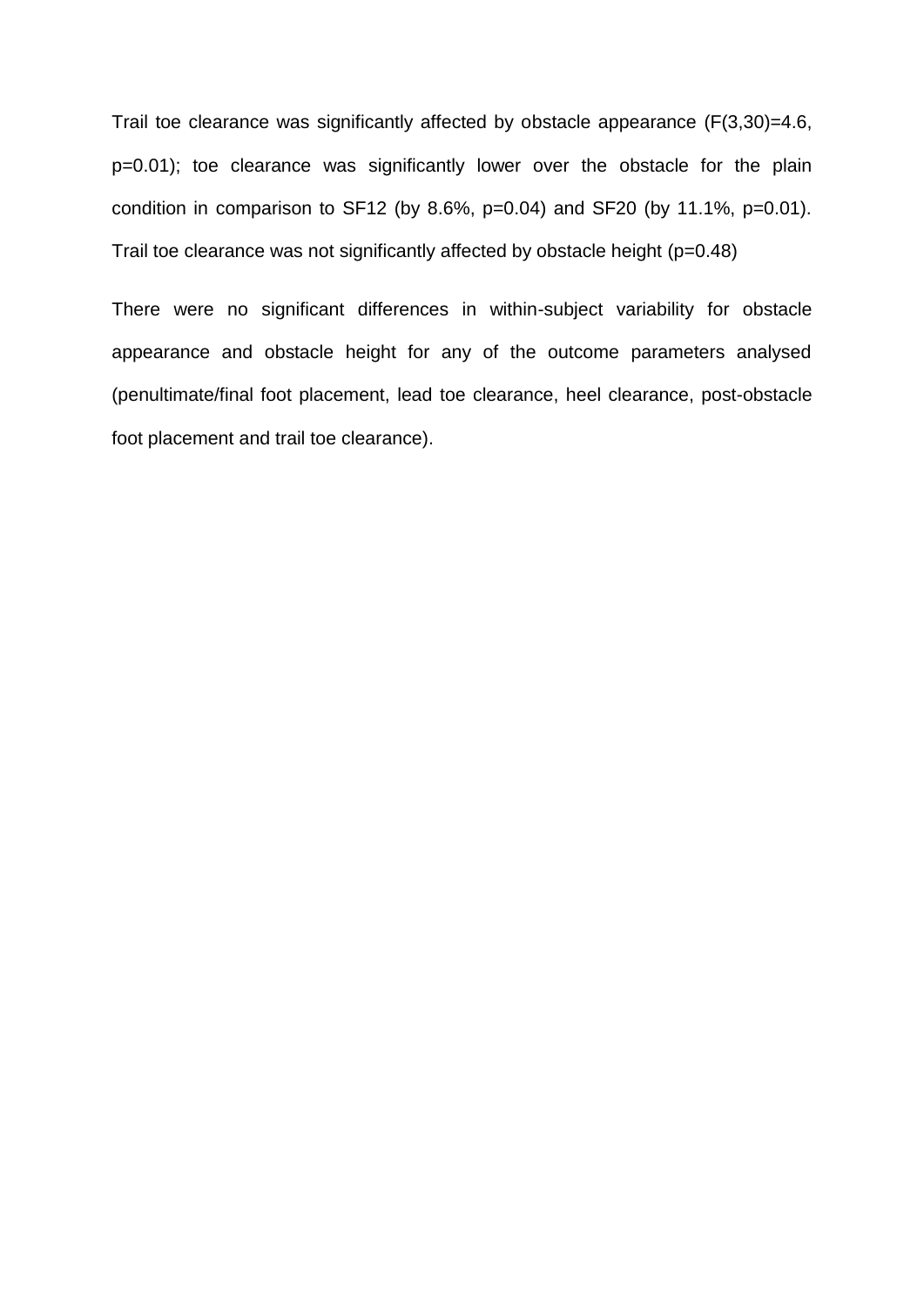**Table 1**. Effects of obstacle appearance: mean and 1 SD for lead and trail foot clearance, and foot placement across the three obstacle heights (3, 5 and 7 cm combined average).

|                                        | Mean $(\pm 1$ SD) |                  |                  |                  |
|----------------------------------------|-------------------|------------------|------------------|------------------|
|                                        | <b>Plain</b>      | Top-edge         | <b>SF12</b>      | <b>SF20</b>      |
| Lead Toe Clearance (cm)                | $10.5 \pm 2.8$    | $11.0 \pm 3.1^*$ | $11.4 \pm 2.9^*$ | $11.6 \pm 3.1^*$ |
| Lead Heel Clearance (cm)               | $5.7 \pm 2.2$     | $5.9 \pm 2.5$    | $6.5 \pm 2.4^*$  | $6.5 \pm 2.2^*$  |
| <b>Trail Toe Clearance (cm)</b>        | $8.1 \pm 3.3$     | $8.5 \pm 3.2$    | $8.8 \pm 3.4^*$  | $9.0 \pm 3.4^*$  |
| <b>Penultimate Foot Placement (cm)</b> | $101.2 \pm 12.9$  | $100.6 \pm 13.2$ | $100.7 \pm 12.7$ | $100.4 \pm 13.0$ |
| <b>Final Foot Placement (cm)</b>       | $24.1 \pm 6.5$    | $24.2 \pm 6.8$   | $24.3 \pm 6.6$   | $24.1 \pm 6.7$   |
| Post-obstacle Foot Placement (cm)      | $26.7 \pm 4.0$    | $26.7 \pm 5.0$   | $26.8 \pm 4.9$   | $26.9 \pm 5.3$   |

\* indicates a significant difference (p<0.05) from the plain condition (control).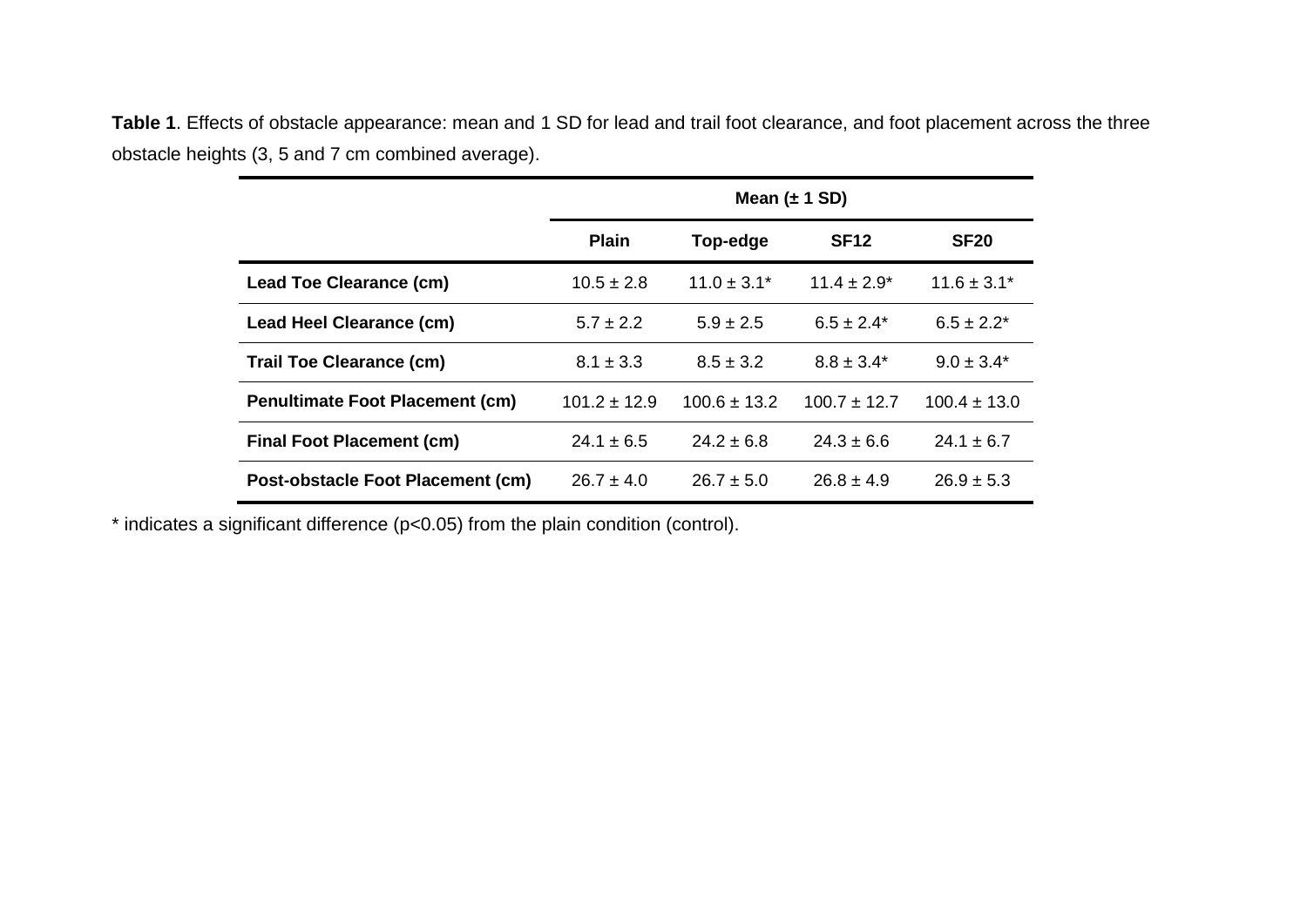### **Discussion**

The increases in foot clearance in the present study in response to the presence of the HV illusion support previous research regarding how the HV illusion affects foot clearance when negotiating raised surfaces or stairs (Elliott et al. 2009). In absolute terms the average increase in foot clearance due to the presence of the illusion was ~1.0 cm which could be considered relatively small. However dangerous levels of foot clearance are reported at less than 0.5 cm, particularly so in older adults (Hamel et al. 2005; Foster et al. 2014) which would suggest small increases in foot clearance can help to improve safety by reducing the risk of tripping. Lead toe clearance was also significantly increased by 0.5 cm (~5%) for the top-edge condition in comparison to the plain condition (Table 1), suggesting that the presence of a high-contrast black line painted on the top edge of the obstacle (Figure 2b) improved the obstacle visibility or at least the feature used to determine its height. This finding contrasts with our previous report which indicated minimal difference in toe clearance when ascending a plain-appearance raised surface in comparison to a raised surface with a high-contrast horizontal stripe painted on the tread-edge (Foster et al. 2015). This may be due to differences, between studies, in participant age (~20-year-olds versus ~70-year-olds) or experiment task (stepping over a lowheight obstacle versus stepping onto a raised surface or series of steps). However, a significant increase in lead toe clearance of 1cm or ~10% for the horizontal-vertical illusion (i.e. an additional 0.5 cm or doubling of the effect in comparison to the topedge condition) suggests the illusion has greater potential to reduce the risk of tripping over obstacles than the presence of just a high-contrast black strip alone. Although heel clearance also increased significantly in response to the HV illusion, the values indicated the heel was much closer to the top of the obstacle across all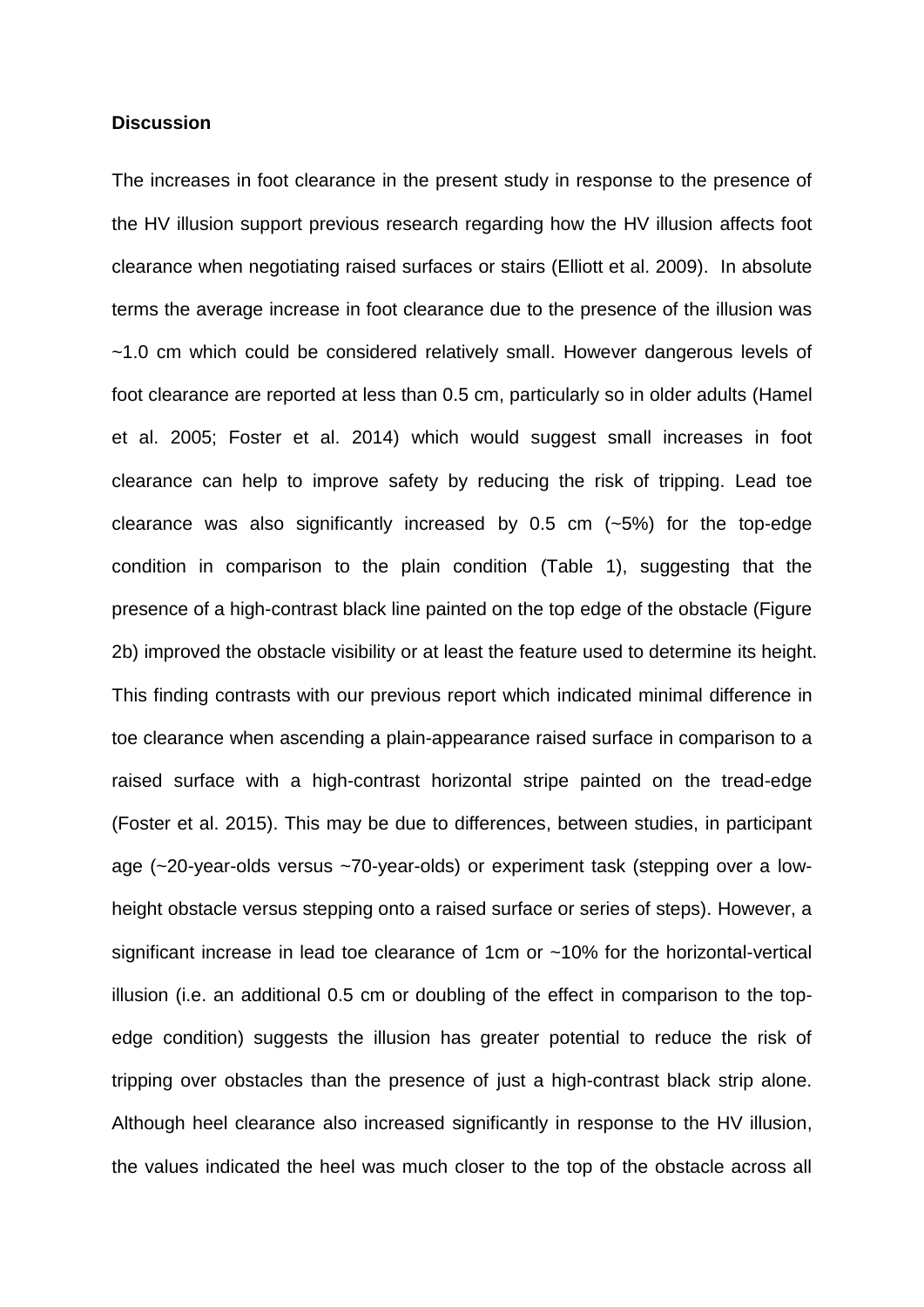appearance conditions in comparison to the toe-tip (Table 1). This agrees with previous research that reported a reduction in heel/rearfoot clearance in comparison to lead toe clearance over low-height obstacles (Loverro, Mueske, and Hamel 2013). Clearance of the heel, rather than just toe clearance (as measured in many studies), is therefore an important outcome measure when considering trip prevention when negotiating obstacles (Loverro, Mueske, and Hamel 2013). Participants also demonstrated an increase in trail toe clearance in response to the HV illusion, suggesting that the visual input received during the approach to the obstacle was used to plan foot clearances for both limbs: note that the HV illusion increased both trail toe clearance and lead toe clearance by similar magnitudes (Table 1).

The presence of the HV illusion on the obstacle had no significant effect on foot placement before or after the obstacle, suggesting the illusion did not disrupt determining the exact location of the obstacle in the travel path, only its height. This finding is consistent with our previous study which determined that penultimate and final foot placement were not affected by the HV illusion when ascending a raised surface or stairs (Foster et al. 2015), and would seem to suggest that the illusion had no impact on forward planning of foot placement, only foot clearance. This emphasises that the illusion had no detrimental effects on locomotion.

In the present study, the HV illusion was created by superimposing black and white vertical stripes onto the face of the obstacle. Such a high-contrast pattern would be easy to see, even in those with reduced contrast sensitivity and any use of the illusion in real world conditions should attempt to keep the contrast of the stripes high. The close similarities in foot clearance and placement measures elicited by both spatial frequencies (see table 1) suggests that either could be recommended for use on low-height obstacles, though a lower spatial frequency may be more visible to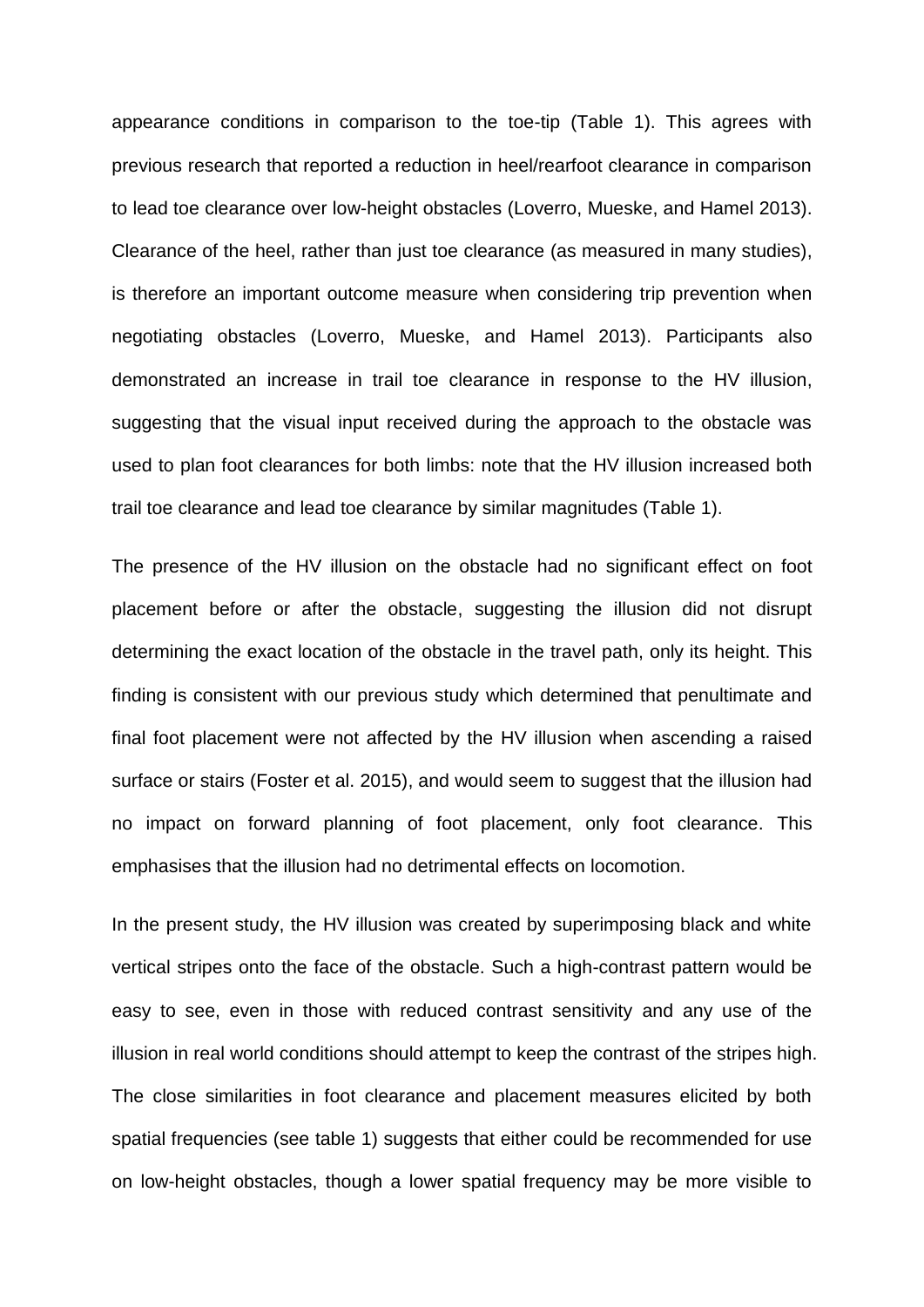older adults with visual impairment who have reduced contrast sensitivity at higher frequencies. Cosmetic reasons might prevent use of the illusion from being popular in the home environment, but its use may be particularly warranted on low-height obstacles in public areas or workplaces where trips might frequently occur.

A limitation of the study is that it recruited only young adults. However our previous research reported that the HV illusion led to an increase in toe clearance in older adults whilst negotiating a raised surface or stairs, thus we expect that the results presented here would be reproduced by older adults carrying out the same task, although average toe clearance values (across all conditions) may be slightly reduced (McFadyen and Prince 2002; Kovacs 2005; Galna et al. 2009). Although the current lab-based study clearly demonstrates an increase in heel and toe clearance without detrimental effects to locomotion, further determination of how foot clearance changes over low-height obstacles such as the floor-section of door frames in realworld scenarios, where the thickness of the door frame may be greater or less than 1 cm, is required to fully determine the illusions efficacy as a means to reduce trip risk/improve safety. However, although the thickness of door frames in real-world scenarios may vary it is the perceived size of the face of the oncoming obstacle that appears to drive the increase in toe and heel clearance. For example, an earlier report showed that toe clearance varied depending on the illusion superimposed on the tread and riser and whether the illusion made the step look taller or smaller (Elliott et al. 2009).

Findings from the present study suggest that the HV illusion superimposed onto the floor-section of double-glazing door frames should increase foot clearance when individuals cross over/through such obstacles when entering or exiting the home environment. As double glazing door frames are ever-present in home environments,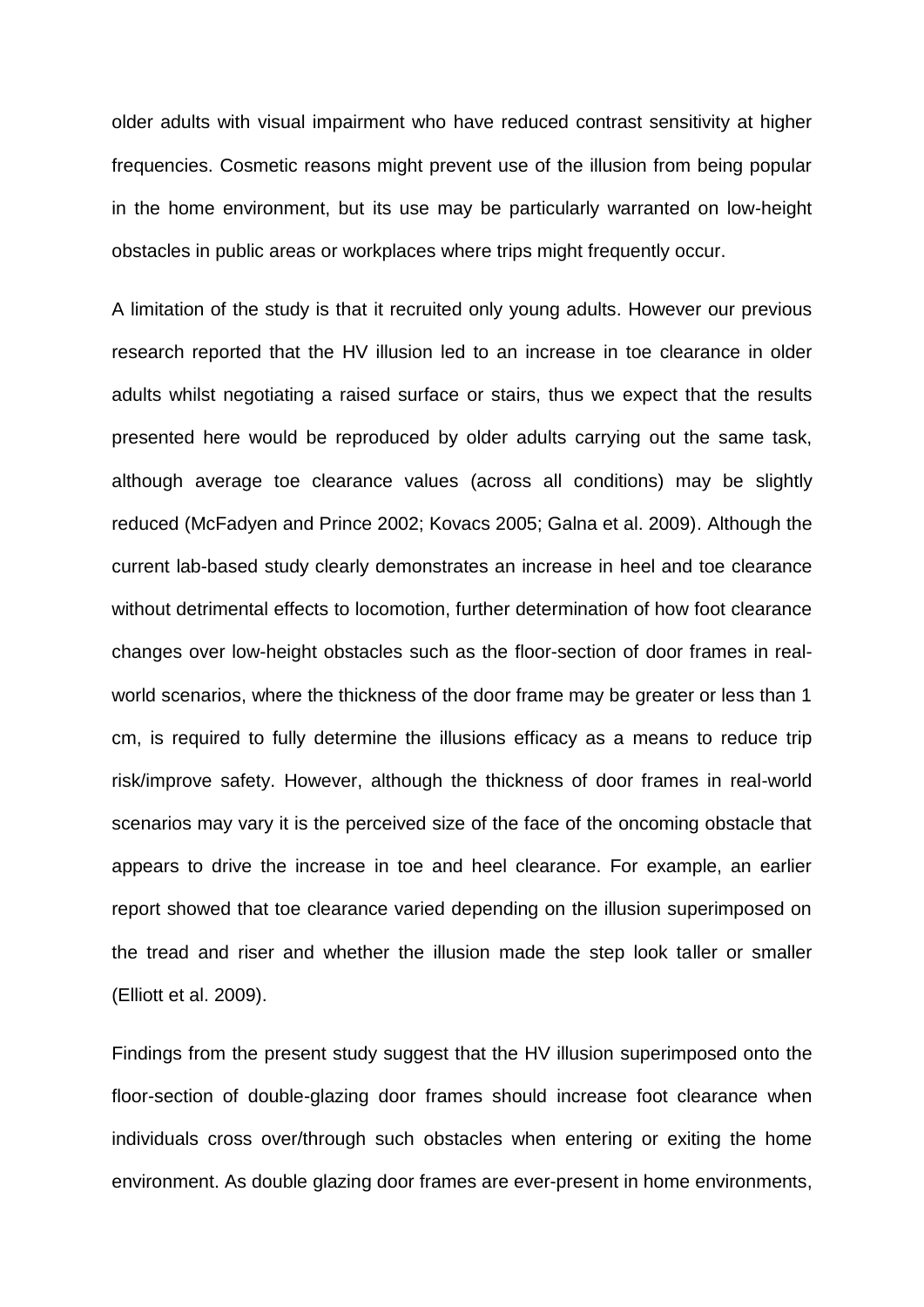superimposing high-contrast black and white vertical stripes on each face (riser) of the door frame could improve safety within the home. The high contrast of the obstacle top-edge may also help stepping accuracy, particularly under blurred conditions such as with multifocal wear (Black, Kimlin, and Wood 2014).

# **Conflict of interest declaration**

There are no conflicts of interest in this work.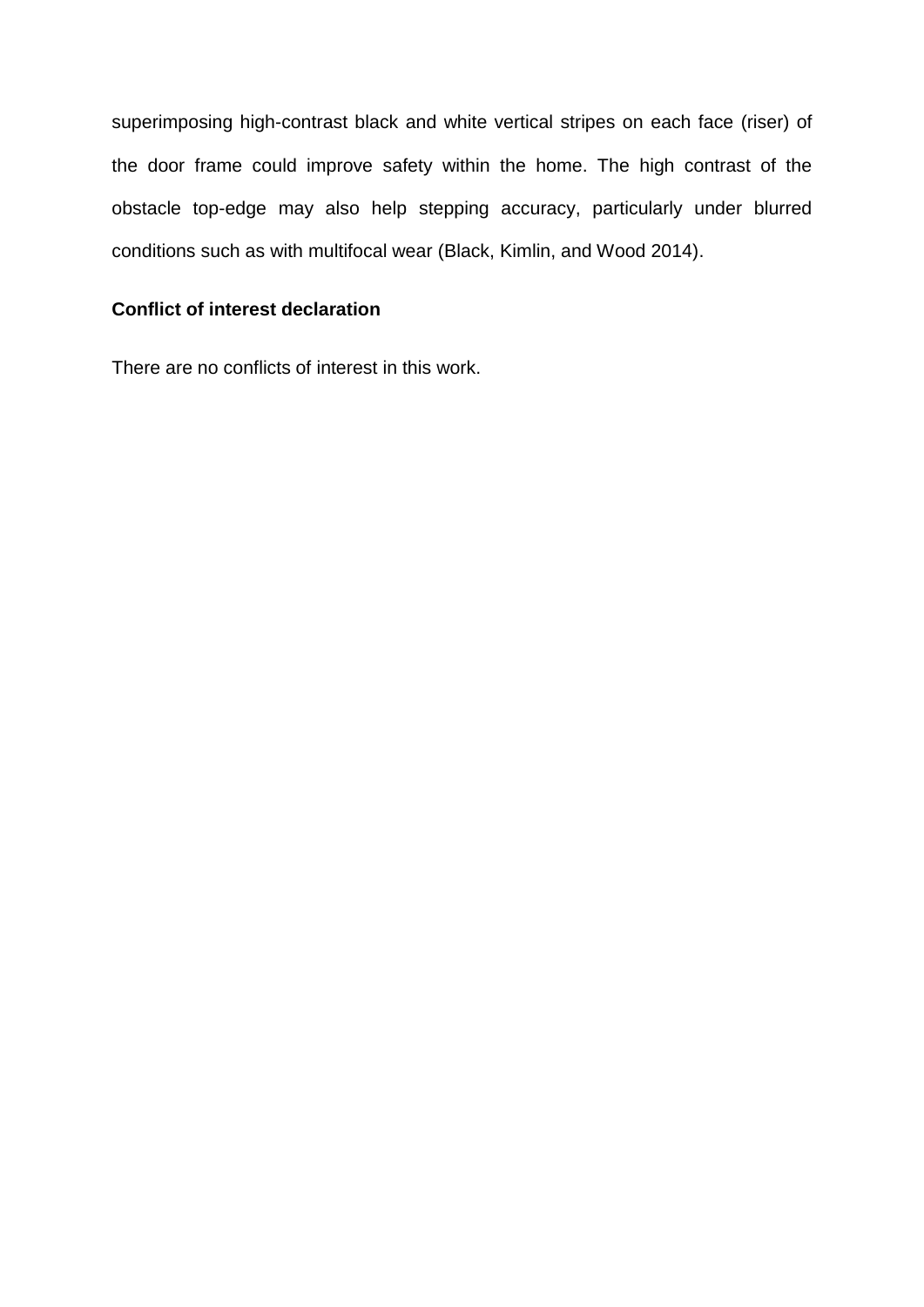### **References**

- Avery, GC and RH Day. 1969. "Basis of the Horizontal-Vertical Illusion." *Journal of Experimental Psychology* 81 (2): 376.
- Black, Alex A., Janessa A. Kimlin, and Joanne M. Wood. 2014. "Stepping Accuracy and Visuomotor Control among Older Adults: Effect of Target Contrast and Refractive Blur." *Ophthalmic and Physiological Optics* 34 (4): 470-478.
- Buckley, John G., Matthew A. Timmis, Andy J. Scally, and David B. Elliott. 2011. "When is Visual Information used to Control Locomotion when Descending a Kerb?" *PloS One* 6 (4): e19079.
- Chapman, Graham J., Anna Vale, John Buckley, Andy J. Scally, and David B. Elliott. 2010. "Adaptive Gait Changes in Long‐term Wearers of Contact Lens Monovision Correction." *Ophthalmic and Physiological Optics* 30 (3): 281-288.
- De Asha, Alan R. and John G. Buckley. 2015. "The Effects of Laterality on Obstacle Crossing Performance in Unilateral Trans-Tibial Amputees." *Clinical Biomechanics* 30 (4): 343-346.
- Elliott, David B. 2014. "The Glenn A. Fry Award Lecture 2013: Blurred Vision, Spectacle Correction, and Falls in Older Adults." *Optometry & Vision Science* 91 (6): 593-601.
- Elliott, David B., Anna Vale, David Whitaker, and John G. Buckley. 2009. "Does My Step Look Big in this? A Visual Illusion Leads to Safer Stepping Behaviour." *PloS One* 4 (2): e4577.
- Foster, Richard J., John Hotchkiss, John G. Buckley, and David B. Elliott. 2014. "Safety on Stairs: Influence of a Tread Edge Highlighter and its Position." *Experimental Gerontology* 55: 152-158.
- Foster, Richard J., David Whitaker, Andrew J. Scally, John G. Buckley, and David B. Elliott. 2015. "What You See is what You Step: The Horizontal–Vertical Illusion Increases Toe Clearance in Older Adults during Stair Ascent Stair Ascent Safety in Older Adults." *Investigative Ophthalmology & Visual Science* 56 (5): 2950- 2957.
- Galna, Brook, Alana Peters, Anna T. Murphy, and Meg E. Morris. 2009. "Obstacle Crossing Deficits in Older Adults: A Systematic Review." *Gait & Posture* 30 (3): 270-275.
- Graci, V., D. B. Elliott, and J. G. Buckley. 2010. "Utility of Peripheral Visual Cues in Planning and Controlling Adaptive Gait." *Optometry and Vision Science : Official Publication of the American Academy of Optometry* 87 (1): 21-27.
- Hamel, Kathryn A., Noriaki Okita, Jill S. Higginson, and Peter R. Cavanagh. 2005. "Foot Clearance during Stair Descent: Effects of Age and Illumination." *Gait & Posture* 21 (2): 135-140.